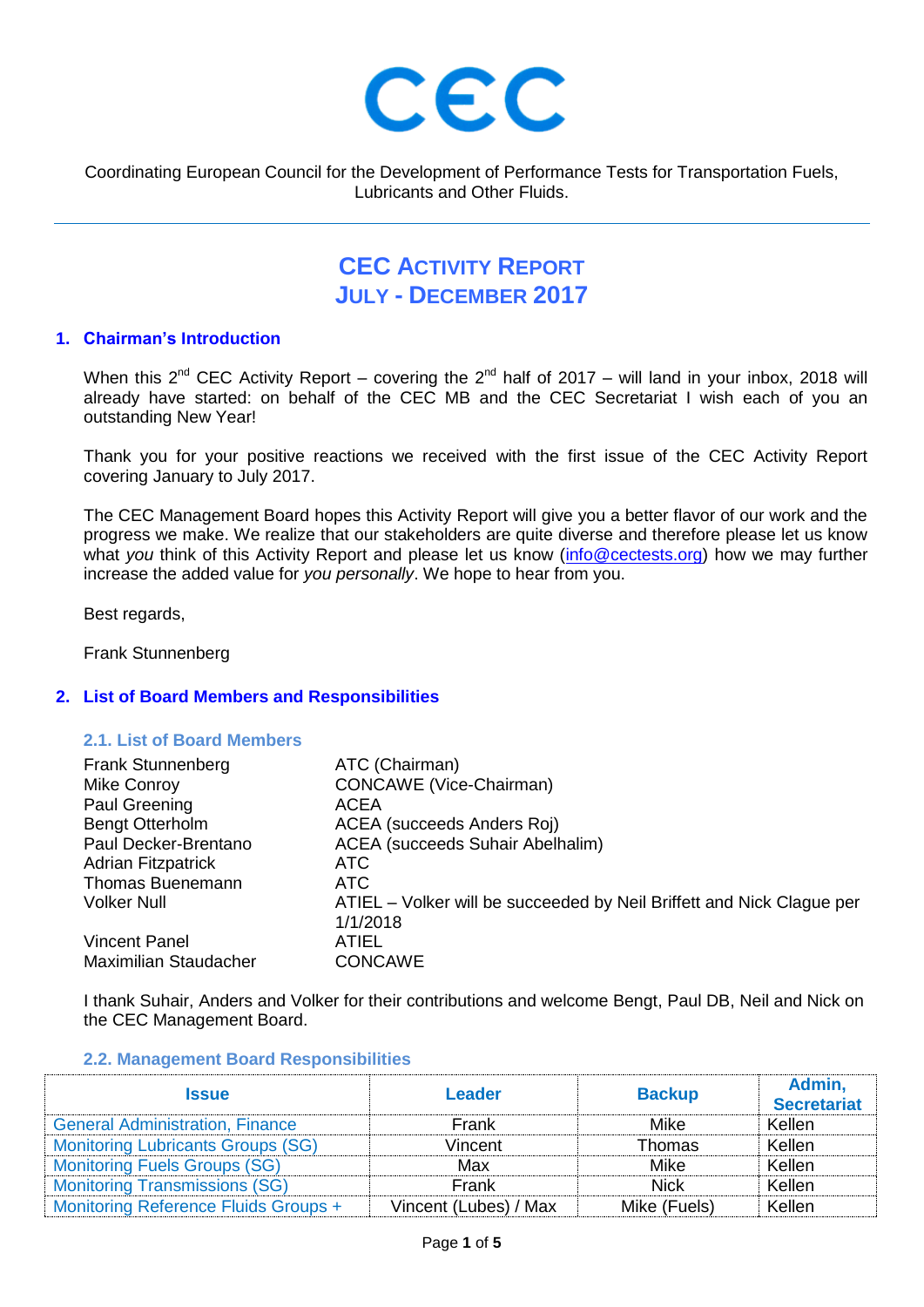| Rating                         | (Fuels)                          |              |        |
|--------------------------------|----------------------------------|--------------|--------|
| <b>Constitution</b>            | Frank                            | Mike         | Kellen |
| <b>External Communications</b> | Frank                            | Paul G.      | Kellen |
| <b>Quality/SDG</b>             | Vincent (Lubes)/ Mike<br>(Fuels) | Max (Fuels)  | Kellen |
| <b>Lubricant Tests:</b>        |                                  |              |        |
| TDG-L-107 - Sludge             | Adrian                           | Vincent      | Kellen |
| TDG-T-108 - Pitting            | Frank                            | Vincent      | Kellen |
| TDG-L-114 - Toyota TCCD        | Paul D-B                         | <b>Bengt</b> | Kellen |
| <b>Fuel Test Development:</b>  |                                  |              |        |
| <b>TDG-F-113 - IDID</b>        | Max                              | <b>Mike</b>  | Kellen |
| SPG - GDi Wear                 | <b>Nick</b>                      | Vincent      | Kellen |
| <b>SPG - Low Soot Wear</b>     | Thomas                           | Bengt        | Kellen |
| <b>SPG - Corrosion Test</b>    | Paul DB                          | <b>Bengt</b> | Kellen |
| <b>Confidentiality Issues</b>  | Frank                            | Mike         | Kellen |
| <b>CEC Future Role</b>         | Frank                            | Mike         | Kellen |

# **3. Overall activity report – timeframe July-December**

## **3.1. TDG-F-113 – DISI test**

The engine is now installed and phase 1 is underway. The initial validation runs are in line with the expectations. The development of the dirty-up reference fuel is on the critical path and has not yet shown fouling at the desired level. Therefore work on countermeasures has started and is ongoing.

# **3.2. TDG-L-107 – M271 Sludge Test**

The low calibration oil test results gave good results. Everything went well until the high calibration oils were run. The last test was aborted at 240 hours and the proposed 280 hours would not have been reached. There does not appear to be discrimination between the reference oils but this may be due to the low oil level in the engine during the high reference test. The oil was analysed but no problems were found. The oil pump was checked as well as the fuel dilution and again these were as expected.

Several scenarios were proposed and discussed in the TDG meeting on October 18<sup>th</sup> and the TDG agreed to use the remaining funds to evaluate the oil consumption at each test condition. This can be done real time by APL. Some test conditions may need to be adjusted slightly based on this information. The whole point is to run the engine at conditions that consume less oil so that there is more oil in the engine so that all engines can get to the end of the test.

This work will be completed by the end of February 2018. A new fuel batch will also be blended once the test conditions are finalised. The test development will restart once the oil consumption work is complete and is foreseen to be completed by the end of April.

## **3.3. TDG-T-108 - Pitting Test**

Candidate oil A has been selected as low reference oil and the results look very promising with all runs failing due to typical pitting and low micro-pitting. One lab showed high runtime with micro-pitting and is doing internal verification. The RR with high reference candidate oil has started and data from 5 labs is available, showing also good results, with the exception of one lab that showed significant lower running time. Internal verification is done here as well.

In October the group held their meeting where the results were discussed. Results show discrimination between low and high candidate oils in running time until pitting failure. For high reference oil a minimum running time may be specified to allow a clear differentiation with the low ref. oil. Preparation started by SDG Officer on low ref. oil to establish precision data and limits. All the open issues of the draft test method should be addressed and finalized at the next group meeting early April 2018.

## **3.4. TDG-L-114 - Toyota Diesel Turbocharger Compressor Deposit test proposal**

The first TDG meeting took place on November  $24<sup>th</sup>$  where the Chairman and Vice-Chairman have been nominated. The Chairman will be Michael Schulz from ISP and the Vice-Chairman Paul Decker-Brentano from Toyota. The nominations were approved by the CEC Management Board. There are 11 sponsors confirmed for this test. ISP will be the general hardware supplier. A fuel tender process will also be launched by CEC shortly. The test will be installed at the test lab in February/March 2018 and the RR should start in April 2018.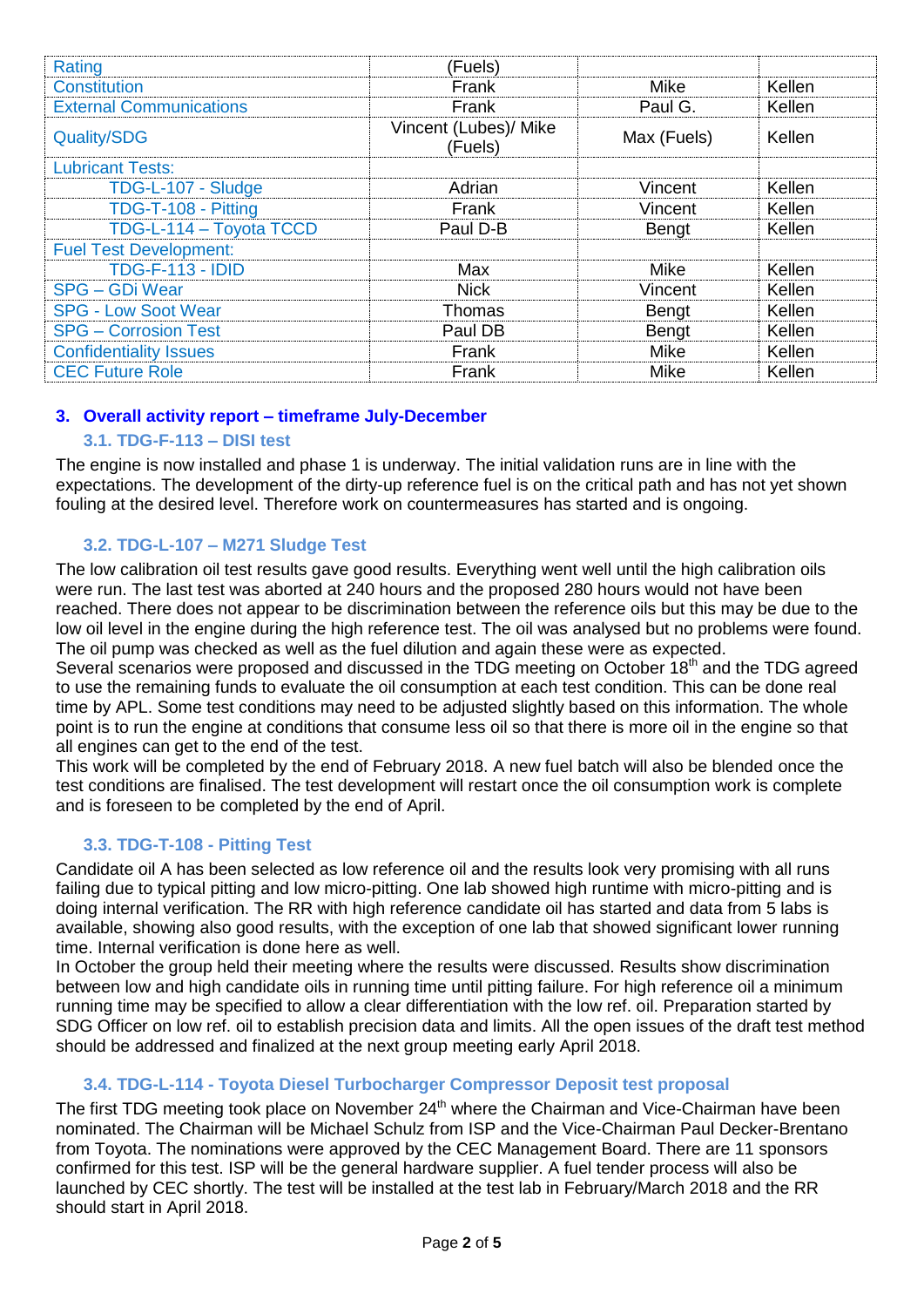#### **3.5. SPG on Low Soot Wear Test**

The SPG concluded that a TDG should be formed to develop two low soot wear tests; a Journal Bearing Wear Test and a Ring / Liner Wear Test. The group had a meeting on November 7th where a draft of the Terms of Reference for the bearing wear test has been prepared. When that is completed, the Terms of Reference for the liner wear test will be drafted.

## **3.6. SPG on Corrosion**

The Terms of Reference for the SPG on Corrosion have been endorsed by the member associations and they will now nominate members to join and start with the SPG.

## **3.7. CEC Communication tools**

A survey has been conducted amongst the CEC members in the past few months to understand from individuals how they use the current CEC communication tools and to better understand their expectations. The results of the survey were discussed in the Management Board Meeting and the main strengths are that useful and relevant information is available and that quality of the information is also good. The weaknesses are the ease of use and the look and feel. Therefore this would need to be improved and the website needs to be much more user friendly for both the users and the back end. The Management Board is currently looking for offers from several website providers and the next steps, as well as budget will be further discussed in the coming months.

In the meantime the following improvements have been made to the current website following some comments from different users:

- Test methods: documents can now be printed/downloaded at the same time
- Progress reports: a filter has been added so the user can view them by most recent updated instead of by SG/TDG

#### **4. Update on TDG's and SG's**

#### **4.1. SG-L-104**

The Test Method is in good control but the QR has deteriorated slightly from  $r = 1.0$  and R = 0.9 in the original Round Robin (where the test control limits were defined) to r=1.2 and R=1.0. Also since the Round Robin in 2015 to date a reduction in severity in both reference oils has been observed. This is in the region of ~5 merits (Avg PC) on RL 256 (HR) and ~2 on RL255 (LR), effectively increasing discrimination. 4 test laboratories are running the test on a routine basis. Unfortunately Daimler Lubes has had to resign from the group, but a representative from the Daimler Berlin engine plant is able to continue to participate. The Test method is published and continues to be updated as required.

The Reference Oils and fuel continue to be available.

Test "life expectancy" is now out until 2019 and Daimler is investigating if this can be extended until 2021. Hardware is being reused so 4 tests in total can be achieved on each cylinder block. Requirements are defined for their reuse and there is no evidence that this change has had an impact on severity, although very little reference oil data is available. A new batch of pistons and rings has been produced and their performance is currently being assessed by ISP.

#### **4.2. SG-F-110**

A group meeting was held on November  $8<sup>th</sup>$ , 2017. At this meeting, and based on the recent low reference fuel results obtained from several labs, it has been agreed that the current test repeatability with IDID Contaminated Low Reference Fuel (RF-79-07 + 0.5ppm Na + 10 ppm DDSA) is not acceptable to the SG F-110. The main objective of the November  $8<sup>th</sup>$  meeting was to clarify the fuel preparation protocol and hence the next Round Robin (now planned for completion by end Q1 2018), will include a specific and tighter fuel preparation protocol. It is believed that the fuel preparation can have a significant impact on test severity. The new protocol is designed to improve test variability by minimising lab to lab differences in the low reference fuel preparation process.

The group did note that the test still shows a difference in rating between the Non IDID Reference Fuel (RF-79-07, pure base fuel) and IDID Contaminated Low Reference Fuel (RF-79-07 + 0.5ppm Na + 10 ppm DDSA). However the test repeatability needs to be significantly improved to return to the original Round Robin Outcome.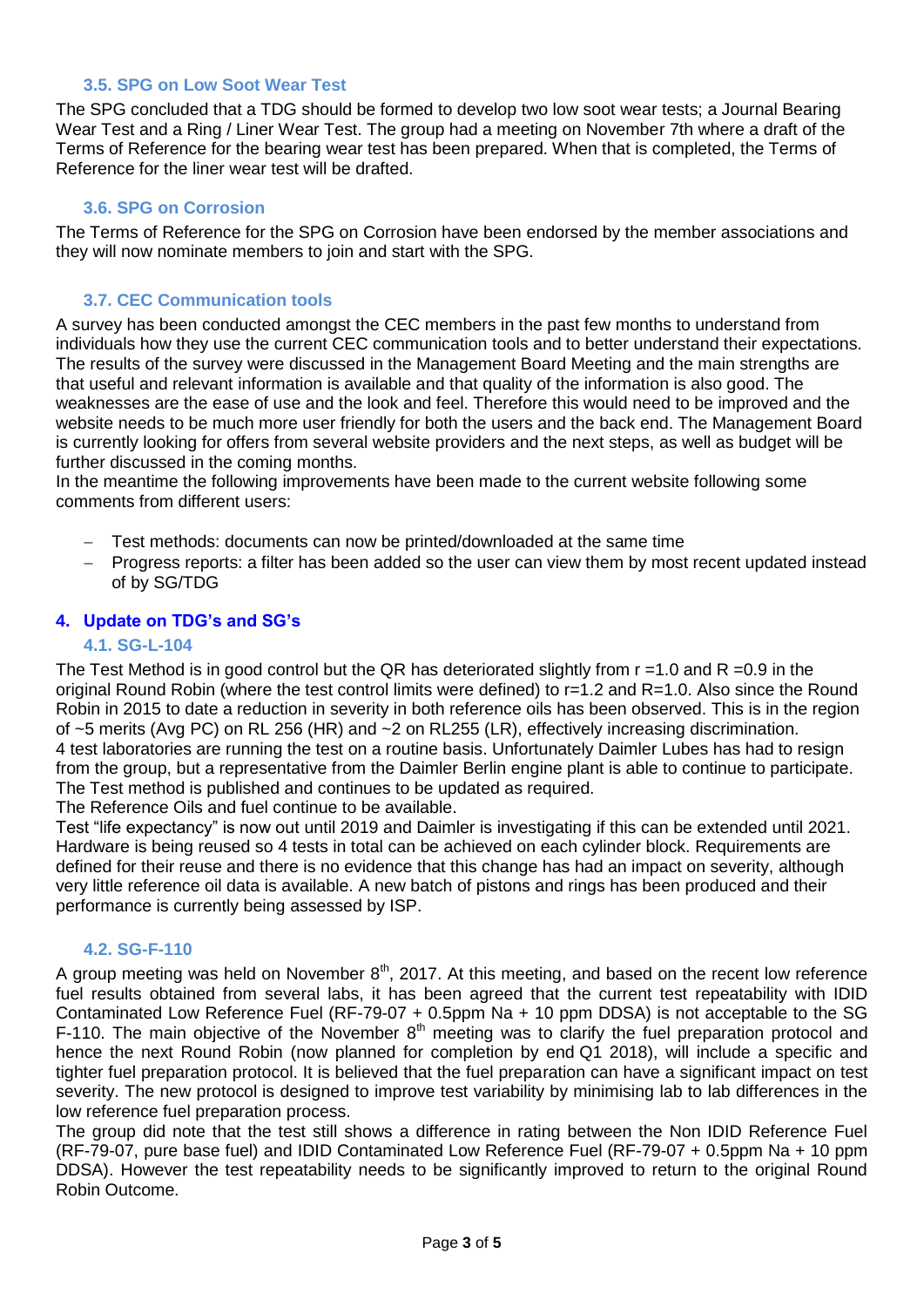All Round Robin data will be loaded on TMS. The next Round Robin outcome will then be reviewed by SDG and statistical criteria will be updated to confirm if the repeatability issue has been resolved. If at the end of this Round Robin the test does not regain an acceptable repeatability then the group will declare the test out of control and other potential causes of test to test variation will need to be investigated.

## **5. Events and representation**

## **5.1. European Base Oil & Lubricants Summit: 28-30 November, 2017 in Antwerp, Belgium**

CEC Chairman Frank Stunnenberg presented "Spotlight on CEC", a brief overview on the role of CEC in developing tests for the European Automotive, Fuels and Lubricant Industry.

In addition, there were presentations by Valentina Serra-Holm, president UEIL, on the European Lubricant Market based on data from the newly created UEIL Industry Statistics Committee, and by Peter Tjan, former president of ATIEL, on protection of the European Engine Lubricant Quality Standards and the results of quality surveys held by ATIEL to assess quality compliance.

Other topics included the impact of the IMO 2020 sulfur regulations, base oil opportunities for industrial lubricants, for Metal Working Fluids, market overview of bio-lubricants and synthetic base stocks.

## **6. Strategic Outlook**

## **6.1. Fuel Test Development**

Following the recent CEC Fuel Test Developments, F-110 and F-113, contact with the CONCAWE science representative and other previously communicated initiatives; all identified short term actions have been taken. The activity will continue with opportunities being sought to start new test developments. Contact with the relevant CONCAWE groups will be maintained on a regular basis. Other opportunities to identify new contacts will be taken if and when identified. The next initiative will be to reach out to suppliers of Fuel Injector Equipment and continue to rely on our regular contacts with CONCAWE and ATC.

#### **6.2. Enhancements to CEC Test Development Process**

All aspects of the test development process have been thoroughly reviewed. Two focus areas were identified:

- Test Development Process enhancements, including guidelines for the development of ToR and the formation of Special Project Groups to develop ToR, focus on project management skills when selecting TDG chairman and increased focus by the TDG on the project deliverables and timeline.
- Support to the TDG by CEC MB, including focus on support to the TDG by the CEC MB liaison, closer monitoring of TDG progress by the CEC MB and more active issue resolution by the CEC MB.

These improvements have been captured in revised Guidelines, which have been issued to Chairs and vice-Chairs of the TDG's and SG's. Feedback on the revised Guidelines has largely been positive.

## **6.3. CEC Role in engine hardware supply**

Supply of engine hardware for CEC tests is not a trivial matter but is essential for our industry. Last year, the CEC MB has reached out to European stakeholders in engine hardware supply to understand the situation in Europe, which proves to be diverse, but nevertheless there is a role for CEC in facilitating hardware availability in Europe. The CEC MB has endorsed the ToR for L-114, the Toyota Turbo Charger Compressor Deposit Test, welcoming Toyota as a new hardware sponsor. Toyota, ISP and CEC have agreed that hardware storage and supply for this test will be handled by ISP as a test case.

## **6.4. CEC Stakeholder Engagement**

In October and December CEC MB representatives have engaged with ATC, ATIEL and CONCAWE to update our stakeholders on the progress on our Strategic Items. Following ACEA's letter to their members asking for continued support to CEC we are looking at opportunities to further engage with OEM's. For the coming year we plan to revamp the CEC Website.

#### **6.5. Activities of the SGs**

The CEC MB has looked at developing procedure to facilitate the interaction with the Surveillance Groups and seeking opportunities to focus the SG activities on test improvements. This has resulted in establishing